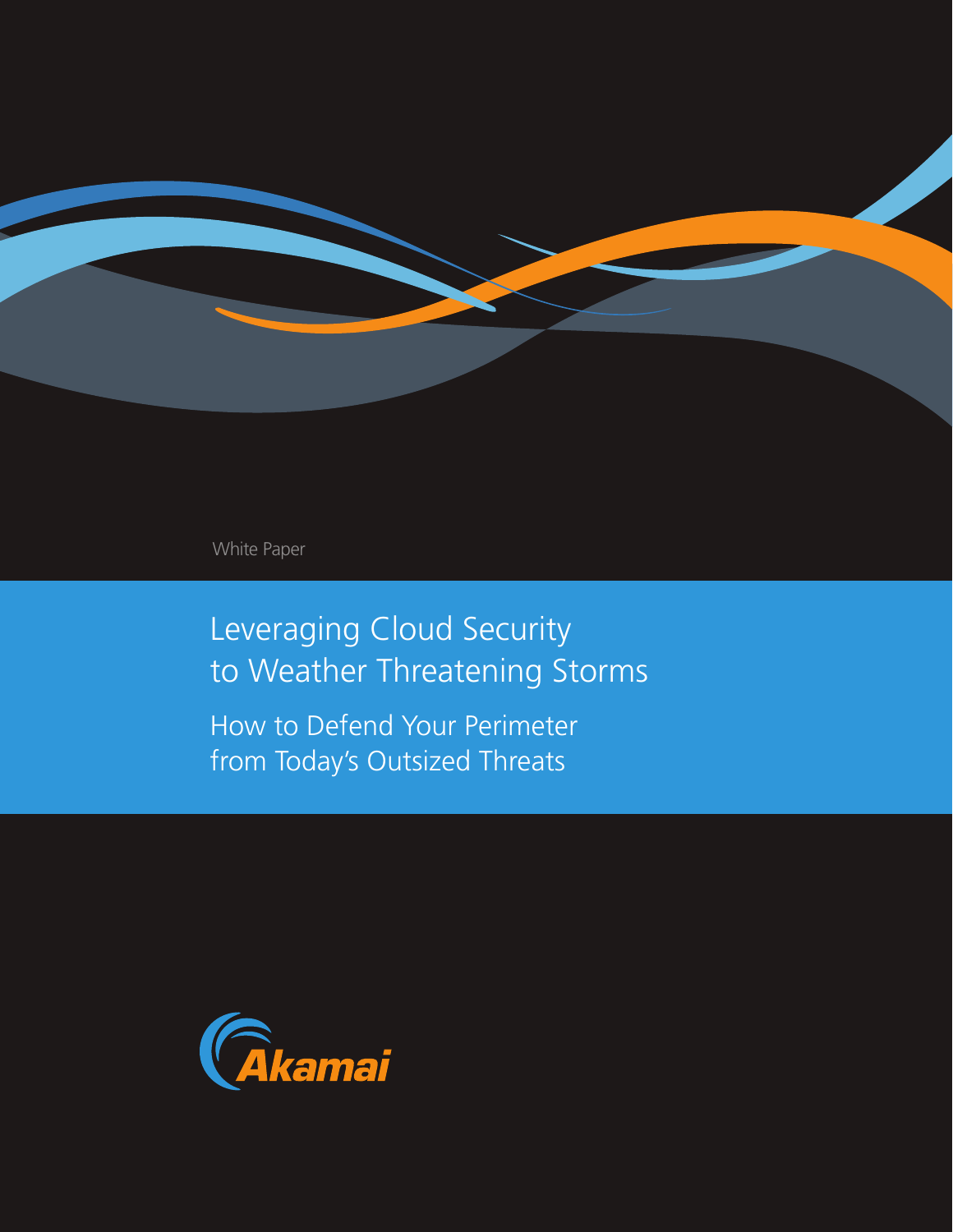# Table of Contents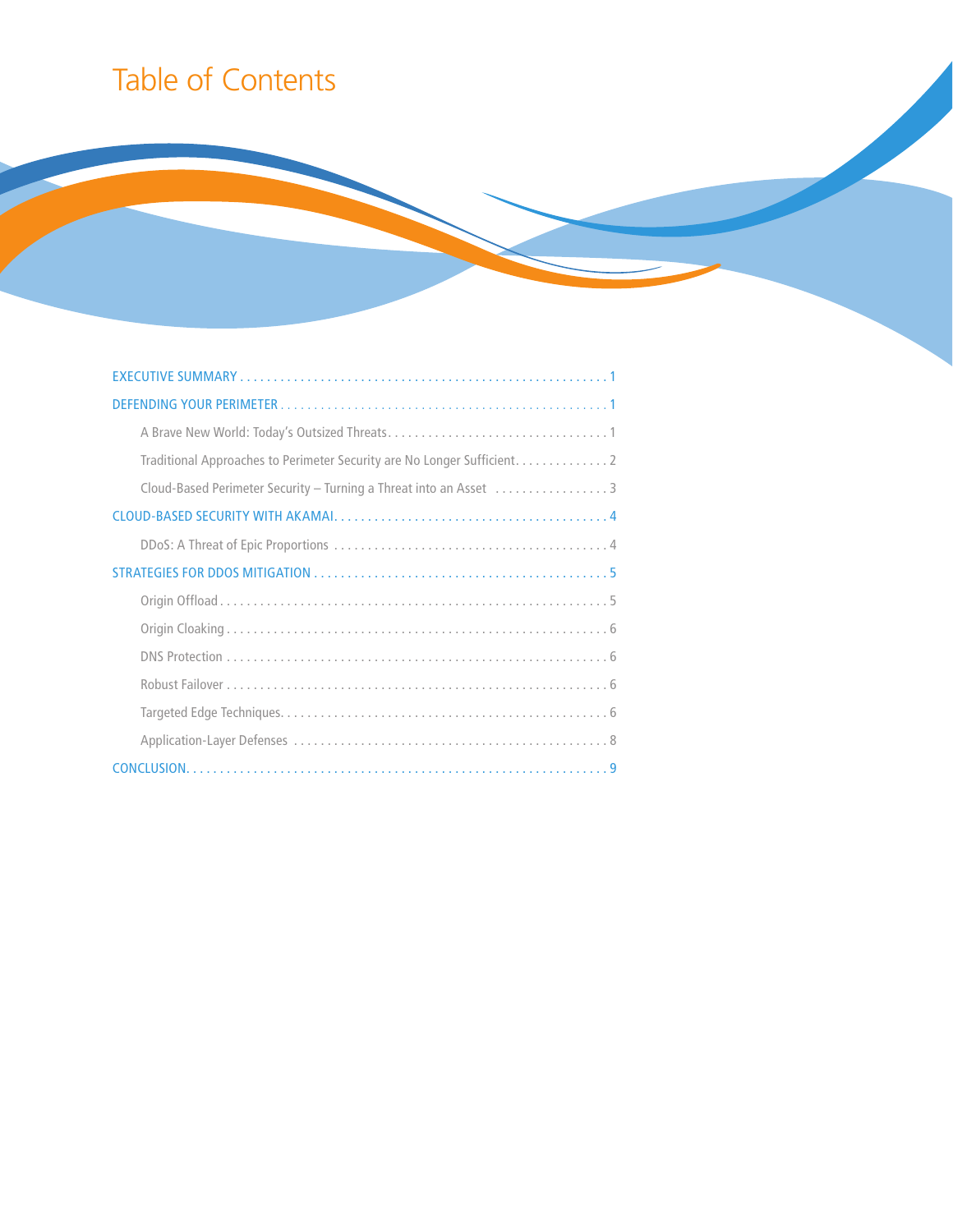### Executive Summary

While threats to network and information security have existed since the dawn of the information age, the complexity and scale of attacks have exploded in recent years, presenting enterprises with daunting challenges as they struggle to defend an increasingly vulnerable perimeter. With cyber crime now more lucrative, and far less risky, than the illegal drug trafficking trade, it is hardly surprising that the level of criminal talent devoted to the Internet has risen tremendously.<sup>1</sup> Consequently, threat levels and attack impact have skyrocketed. For example, in just a few years, Distributed Denial-of-Service (DDoS) attacks have jumped in size from dozens to hundreds of gigabits per second — a result of increasingly sophisticated malware and growing zombie armies.

Unfortunately, traditional perimeter defense solutions have not kept pace with the rapid growth in risk. While enterprises currently have an arsenal of threat-specific tools at their disposal, these rigid, centralized defenses do not provide the flexibility or scale necessary to combat the outsized, adaptive threats facing today's IT infrastructure.

Cloud-based security services offer an innovative approach to helping organizations address the limitations of traditional perimeter solutions by adding a globally distributed layer of defense. This instantaneously scalable layer is designed to deliver a level of protection that is orders of magnitude greater than any centralized defense.

In addition, cloud security solutions offer unprecedented flexibility across a broad set of protective capabilities. This allows companies to leverage just-in-time defenses that help them adapt to rapidly changing risks and protect against unknowable future threats, while avoiding the costly proposition of having to correctly predict — and pay for — their security needs in advance.

This paper assesses the current cyber threat environment and discusses the use of distributed cloud services as an effective means to protect against evolving, modernday IT threats. It takes a close look at DDoS defense in particular, and provides actionable strategies for leveraging cloud security services to provide a robust layer of defense in an increasingly threatening Internet environment.

### Defending Your Perimeter

#### **A Brave New World: Today's Outsized Threats**

More new malicious code vulnerabilities were introduced in 2008 than in the previous 20 years combined. In 2010, over three million new threats were identified – approximately one every 10.2 seconds.<sup>2</sup> Such is the challenge IT organizations face today: while their businesses are relying more and more on the Internet for mission-critical communications and operations, serious security risks are proliferating and causing greater enterprise-wide impact.

In part, this is due to the reality that enterprise IT infrastructure has become increasingly complex and difficult to secure. The enterprise perimeter grows increasingly porous as organizations migrate from desktop to Web and mobile Web. Moreover, in the race to take full advantage of the Web's potential, security is often neglected.

Recent estimates state that a new Web page is infected every 0.65 seconds.<sup>3</sup> Today's highly complex Web environments and unending rapid application development cycles result in the continual introduction of new security flaws — many of which are severe. According to the Web Application Security Consortium, more than 87% of Web applications currently carry a vulnerability classified as high risk or worse.<sup>4</sup>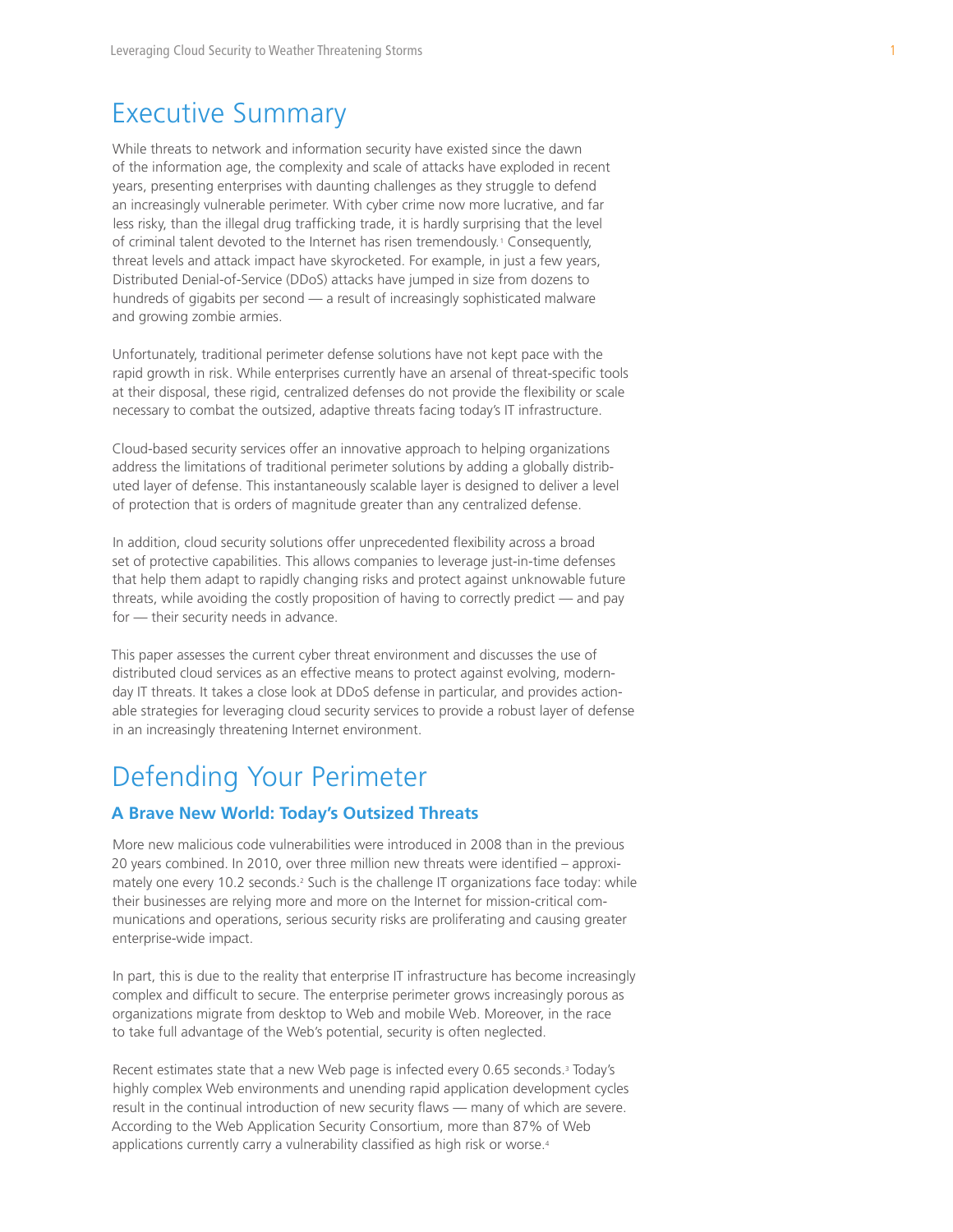Attackers are quick to take advantage. Sitting behind these open vulnerabilities is a wealth of valuable assets and business-critical operations. Whether through business disruption, data theft, or system compromise, today's exploiters enjoy lucrative rewards at businesses' expense. According to a study conducted by Ponemon Institute, cybercrime costs a business \$3.8 million/year on an average and these costs can range from \$1 million to \$52 million per company.<sup>5</sup> Low risk and even lower barriers to entry add to the attraction, resulting in a flourishing shadow underground that includes growing number of well-organized crime rings.

These criminals also leverage an increasingly powerful arsenal of tools. Botnets have become one of their most potent weapons, enabling attackers to control large armies of zombie machines with little effort. This magnifies and multiplies the size of possible attacks. In 2010, Bredolab botnet, believed to have infected over 29 million computers worldwide, was found to have been the work of just one person.<sup>6</sup>

Illicit botnets can be harnessed to make money in any number of ways:

- • **Stealing passwords, credit card numbers or other sensitive data.** Stolen account information earns anywhere from \$10 to \$1000 per account, depending on the country and the type of data. When security researchers at UC Santa Barbara seized control of the Torpig botnet for 10 days, they recovered enough stolen bank account information to earn them an estimated \$8.3 million.<sup>7</sup>
- **Launching DDoS attacks.** While some distributed denial-of-service (DDoS) attacks are politically or socially motivated, many are financially driven — either by companies hiring cyber criminals to attack competitor sites, or by the criminals themselves blackmailing companies with the threat (or reality) of severe business disruption. In 2008, cyber criminals earned an estimated \$20 million from DDoS attacks.<sup>8</sup>
- **Protecting phishing and other criminal sites with fast flux technology.** Botnet masters can earn anywhere from \$1000 to \$2000 per month for each site hosted.9

Those who lack the skills to create their own zombie army can either purchase the malware needed, or simply purchase a botnet itself, for as little as pennies per bot.<sup>10</sup> In fact, as financial rewards have propelled a sharp rise in cyber crime, a sophisticated black market has evolved, with vendors each marketing their own specialized skill set. There are malware authors who sell their code and subscription-based support, botnet owners who rent out the services of their zombie army, money launderers who monetize stolen account information, and even escrow services that guarantee financial transactions between parties.11

Now, botnets are growing ever larger and more resilient. Recent estimates state that more than 100 million computers are currently part of botnet.<sup>12</sup> Mariposa, a botnet principally geared towards stealing online login credentials, infected an estimated 12.7 million computers in more than 190 countries.

This ominous trend indicates that the number and severity of cyber attacks will continue to increase at an alarming rate. Recent, well-publicized attacks have targeted all types of organizations, from financial firms to government organizations to many of the biggest names on the Web. The threats are growing exponentially — and getting more insidious with each iteration.

#### **Traditional Approaches to Perimeter Security are No Longer Sufficient**

Considering the difficult threat environment, ensuring enterprise perimeter security is a greater challenge than ever before. From Web site defacement to data breaches, service interruptions to network infection, organizations constantly face a host of potentially crippling threats. Organizations typically rely on a number of different point solutions — such as firewalls, intrusion prevention systems, and network scanning solutions — to defend their perimeter. Unfortunately, these traditional, centralized approaches to security often fall short when it comes to meeting modern enterprise security needs. Traditional defenses alone are unlikely to provide the flexibility or scale necessary to defend against today's outsized and massively distributed threats.

Traditional perimeter defense systems also tend to be rigid. They focus on protecting the enterprise from specific types of attack, often creating bottlenecks that open doors to other types of attacks in the process. Successfully integrating these systems often takes significant time and may require re-architecting core infrastructure. This means you need to decide in advance which protections you need most, since protecting against all known vulnerabilities is cost prohibitive. But if you don't guess correctly, your business pays the price.

Moreover, as the magnitude of potential threats increases, centralized defenses typically fail to scale to the level necessary to secure the enterprise. For example, provisioning a site to handle a DDoS attack that drives traffic levels to hundreds of times normal volume is simply impossible with a centralized infrastructure.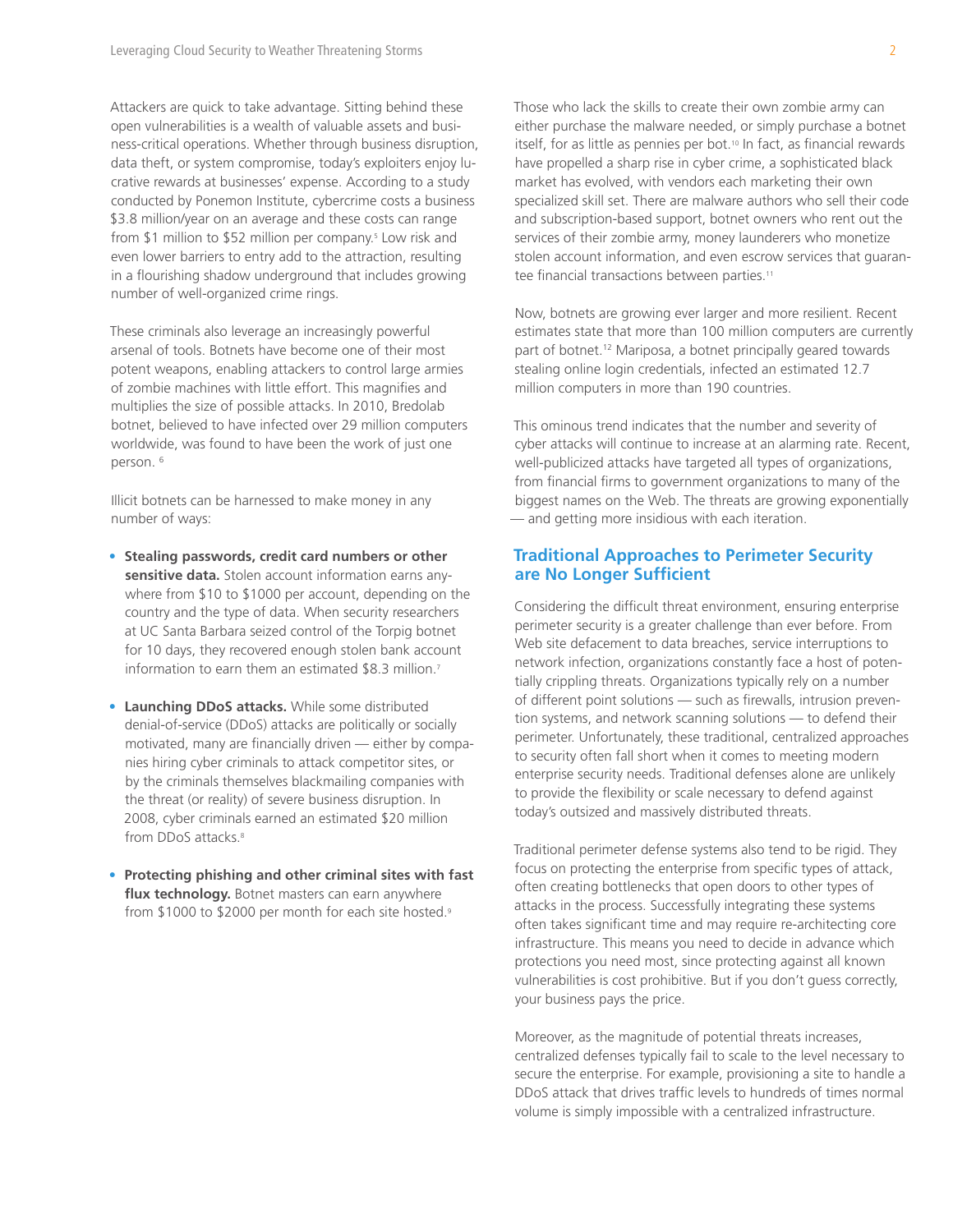#### **Cloud-Based Perimeter Security – Turning a Threat into an Asset**

More and more frequently, mission-critical assets are being made available over the Web, hosted on cloud services, and accessed via mobile devices. In this dynamic and distributed environment, the conventional "defend the fort" mentality no longer provides a sufficient security paradigm. Instead, to mitigate today's pervasive and evolving threats, enterprises need to embrace the distributed nature of the Internet cloud, using its scale and flexibility to their advantage when implementing a defense-in-depth strategy.

Defense-in-depth means deploying overlapping layers of security that employ a diverse set of tactics to protect against threats. Cloud-based security provides a critical layer within this approach, helping to overcome limitations inherent in more rigid, traditional perimeter defense solutions. As with other cloud computing services, cloud-based security solutions offer cost-effective, on-demand capabilities that reduce IT planning and maintenance overhead.

Not all cloud services are created equal, however. In order use the unique strengths of the cloud to their advantage, enterprises must find security solutions that leverage a highly distributed, multi-network platform — one that can deliver massive scale at the edges of the Internet and protect core origin infrastructure by deflecting attacks closer to their source. Offerings built on this type of architecture help organizations combat today's Internet threats in an innovative way that no centralized solution can offer. They provide:

- **Unmatched Scalability.** Only a large, highly distributed architecture can withstand and deflect attacks of the magnitude being observed today. The key is using a service that can scale instantaneously and on demand.
- **Flexibility and Adaptability.** By offering the ability to provision a variety of capabilities quickly and easily, without requiring changes to core infrastructure, cloud-based security solutions are designed to enable effective defenses that are adapted to each unique attack. Enterprises can employ new business logic, use targeted capabilities, and turn strategies on and off as warranted to best counteract the specific attack while maintaining availability for legitimate users.
- **Cost Efficiency.** Cloud services help enable organizations to overcome the costly problem of "guessing right" in their defense and capacity planning. Capabilities and resources are cost-effectively provisioned on demand, as needed, with a goal of ensuring that businesses have exactly the right amount provisioned at all times.
- **Superior Redundancy.** Unlike centralized architectures, a defense layer that spans a thousand-plus networks and locations is structured to offer unmatched, built-in reliability and redundancy against the Internet's many potential threats and failures.
- **Improved Performance.** Traditional defense systems typically sacrifice performance for security, but a highly distributed platform boosts response times instead, by handling requests at the edge of the Internet and counteracting attacks at their source.
- **Holistic Integration.** A successful defense-in-depth strategy requires overlapping security layers that work in concert. Cloud security services should integrate with conventional perimeter security solutions, providing additional robustness for the enterprise's existing security architecture.
- **Global Purview.** Highly distributed cloud providers have the unique vantage point of a real-time, global view of the Internet's health, enabling more proactive identification and analysis of attacks. This threat intelligence can be leveraged to bolster all layers within a security architecture, including centralized defense systems.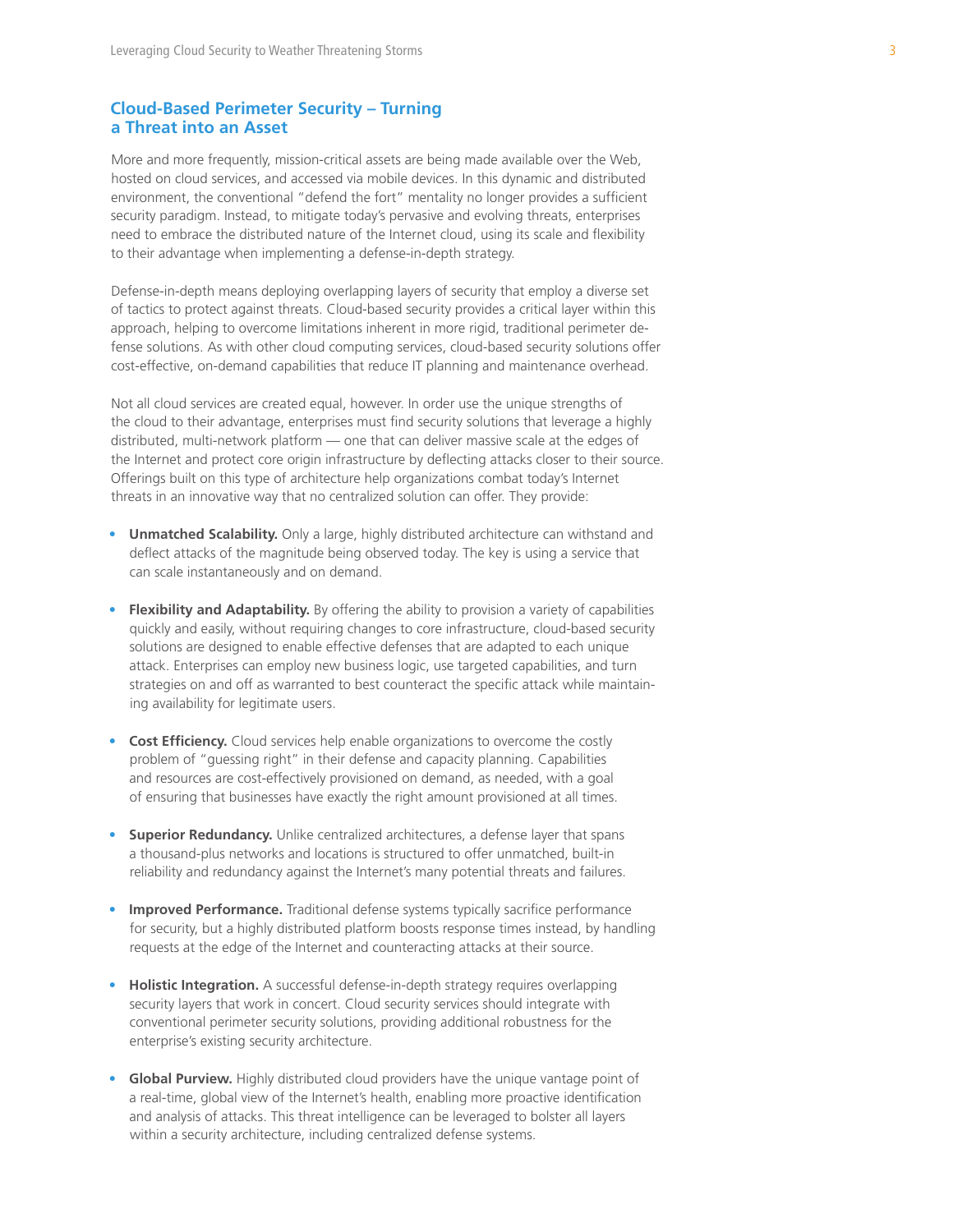## Cloud-based Security with Akamai

For over a decade, Akamai has been making the Internet a better, faster, and more secure place to transact business. Over 3,500 companies now rely on Akamai to secure and accelerate their business-critical online transactions through its EdgePlatform, the world's largest distributed computing network. Comprised of more than 90,000 servers across approximately 1,000 networks in 71 countries worldwide, the EdgePlatform currently delivers approximately 20% of all Web traffic at an aggregate rate ranging over 4 Tbps.

Designed with security, resilience, and fault-tolerance at the forefront, the EdgePlatform is a proven platform for providing intelligent, scalable, edge-based defenses that protect against a broad range of attacks, whether targeted at an organization's DNS infrastructure, network layer, or Web applications. Akamai's security capabilities cover a wide gamut — including distributed Web application firewalls, a variety of authentication and access controls, PCI-certified SSL delivery, flash crowd protection, and DDoS mitigation.

This extensive and flexible set of capabilities can be leveraged as needed to adapt to different types of threats and attacks on demand. There is no infrastructure to architect or build, no months of lead time for deployment, virtually no limitations to scalability. In short, Akamai enables customers to harness the full power of the cloud to maintain their business continuity and harden their infrastructure against today's insidious cyber threats.

To better illustrate how this works, we now take a closer look at a specific class of threat: distributed denial-of-service attacks.

### **DDoS: A Threat of Epic Proportions**

Distributed denial-of-service (DDoS) attacks are one of the most visibly disruptive forces in cyberspace today, paralyzing systems by overwhelming targeted pieces of infrastructure with floods of illegitimate traffic. The attacks on Twitter, Facebook, Google and Sony among others were particularly well-publicized, but many business and government organizations have experienced similar costly attacks — and many of them deal with DDoS on an on-going basis. The effects reverberate long past the assault itself — not only in terms of the loss of revenue, resources, and productivity from the business disruption, but also in terms of damage to brand reputation and customer trust as well.

The DDoS has emerged as the number one attack method, making up 32% of all attack methods.13 These attacks are occurring more frequently than ever, and on much larger scales. According to Arbor Networks, the largest reported attack size doubled year-over-year, to more than 100 Gbps in 2010. This is an astonishing 1000% increase in attack size compared to 2005. It is worth noting that Akamai has defended against attacks in excess of 124Gb/s.

On July 4, 2009, the U.S. government faced an assault that was yet another order of magnitude larger, as Akamai handled attack traffic in excess of 200 Gbps on behalf of its government customers under siege. About one-fourth of the sites targeted by the attack were being delivered by the Akamai platform, which means the total capacity of this particular botnet could have easily exceeded half a Tbps (500 Gbps) of attack power.

These sobering numbers illustrate the ferocity of attacks made possible by modern-day botnets and amplification techniques. The July 4th assault came from over 300,000 different IP addresses, hitting multiple sites with attack traffic more than 100 times normal levels. One targeted government site received eight years' worth of traffic in less than one day.

#### **Customer Case Study: Largest Cyber Attack in U.S. Government History**

#### **Akamai provides 100% site availability across all customers**

 On July 4, 2009, the U.S. government faced the largest cyber attack in its history. In total, the attack lasted more than a week and targeted 48 government and commercial sites in the U.S. and South Korea. Attack traffic at the top affected site reached a peak of 124 Gbps, nearly 600 times its normal traffic levels, and equivalent to the capacity of 2,500 Web servers and 12 OC-192 circuits.

 Akamai detected elevated traffic levels early in the first wave of attack and notified customers. Akamai quickly identified attack sources and implemented countermeasures within a few hours, including blocking and quarantining traffic from Korean IP addresses, and providing uninterrupted site availability and attack traffic absorption. Despite the unprecedented intensity of the attack, all of Akamai's customers were able to withstand the attacks without disruption. Unfortunately, targeted sites that did not use Akamai were not so lucky, with most of them being shut down for as long as two days, and disrupted for much of the week.

#### **Attack statistics:**

- 200 Gbps aggregate attack traffic
- 1 million hits per second
- 308,000 attack IPs
- 64 billion log lines (13 TB of data)
- Offloaded 99.9% of origin bandwidth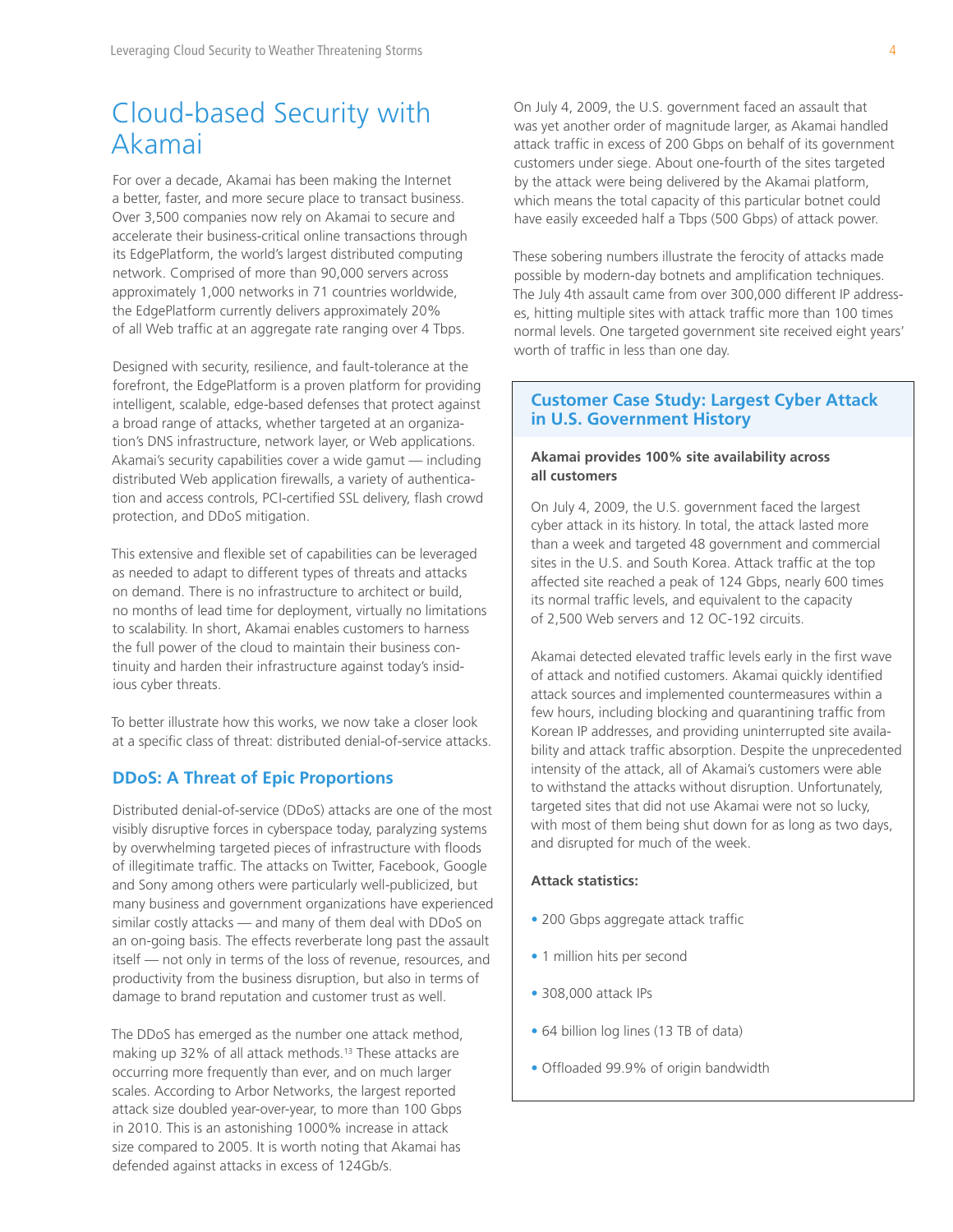DDoS attacks are challenging to defend against, not only because of their magnitude, but also because of the variety of attacks they bring to bear. There is no silver bullet response; the best approach is a multi-layered one that depends on the precise nature of a specific attack. Is the attack coming from a small set of IPs or a specific region of the world? Is it a direct or reflective attack? Which component of the infrastructure is being targeted? What kind of amplification techniques are used, if any? What layer or protocol vulnerability is being exploited? Is it a simple brute-force, resource-draining attack, or does it take a more evasive, sophisticated approach? The diversity and scale of DDoS attacks make them virtually impossible to defend against with traditional, centralized solutions; a cloud-based defense is critical.

### Strategies for DDoS Mitigation

While every DDoS attack requires its own specific analysis and plan of action, there are a number of overarching strategies that can help. As with network security in general, effective protection against DDoS requires a defense-in-depth approach using a combination of security capabilities. Here we illustrate several different ways to minimize the risk and impact of DDoS attacks on enterprise infrastructure, each discussed in further depth below.

- Offload origin server functionality to a scalable cloud service
- Cloak origin servers from the Internet
- Protect and obfuscate DNS services
- Implement a robust failover plan
- Leverage customized edge techniques
- Defend the application layer

#### **Origin Offload**

Offloading centralized origin infrastructure functions to a highly distributed cloud platform provides an important initial layer of DDoS protection by boosting the overall scalability and robustness of that infrastructure so that it can handle the large spikes in traffic associated with DDoS attacks. The more that can be offloaded to the cloud, the more scalable and robust the resulting infrastructure is.

With Akamai, customers are able to leverage over 90,000 globally distributed servers on demand, with automated capacity provisioning designed to seamlessly handle traffic spikes. In addition to cacheable Web content, Akamai's intelligent EdgePlatform can offload delivery of protected content, resource-intensive SSL content, and many types of dynamic content — including entire applications, for example, through Akamai's EdgeComputing capabilities.

Akamai's massive network has been proven to help customers successfully withstand DDoS storms that have driven traffic levels to hundreds of times higher than normal. Moreover, the EdgePlatform's intelligent load balancing and routing systems help ensure that the attack traffic does not degrade performance for legitimate end user requests for any of Akamai's customers.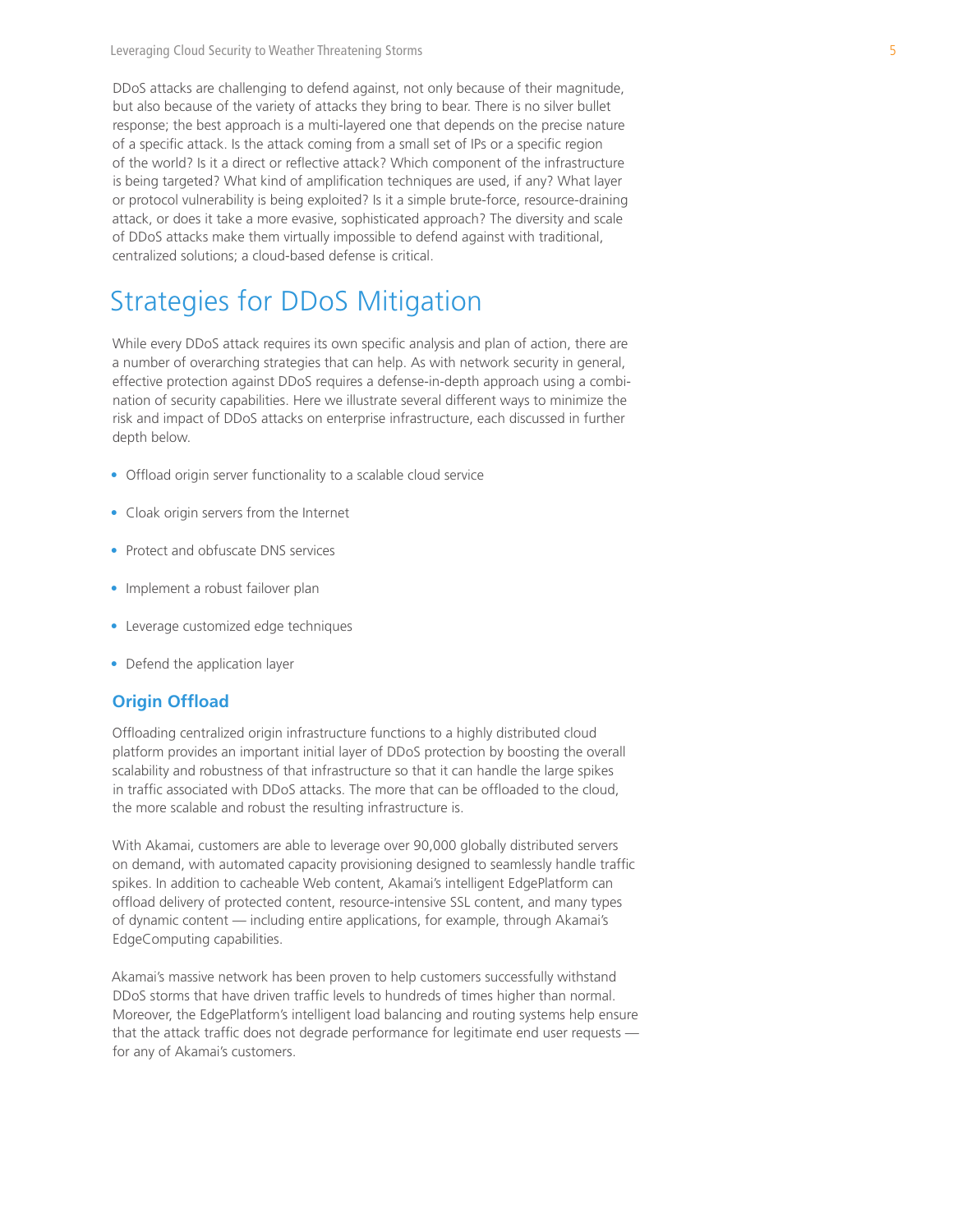Beyond simply absorbing attack traffic, by being the customer front line and taking the "first hit", Akamai's network provides an inherent layer of protection for the customer origin servers. Attack traffic is dealt with at the edges of the Internet and kept away from the core infrastructure. Akamai's hardened servers are architected to accept and forward only valid, well-formed HTTP/S requests to the origin. In addition to protecting the origin and preserving business continuity, this approach also buys time to trace and analyze the attack in order to determine the most effective countermeasures to deploy.

The distributed EdgePlatform's fault-tolerant, high availability design also enables Akamai's customers to successfully withstand many different types of failures, beyond DDoS attacks — whether they occur at the machine, data center, or network level. Wide-scale Internet outages are not uncommon, and have numerous causes, including BGP failures (accidental or malicious), power outages, cable cuts, and natural disasters, to name a few. By delivering content from its distributed servers that are close to end users, Akamai avoids these Internet failures and trouble spots, serving content quickly and reliably. And for dynamic content that must be generated at the customer origin server, the EdgePlatform leverages Akamai's SureRoute technology to divert traffic around major Internet problems that otherwise cut off connectivity.

#### **Origin Cloaking**

One way to further protect a site's core origin servers is to hide it from the public Internet. With Akamai's SiteShield service, for example, all end user requests are filtered through Akamai's distributed SiteShield servers. Because the servers in this trusted group are the only ones that can communicate directly with the origin server, SiteShield effectively obfuscates the customer origin infrastructure from many malicious actors.

By cloaking the origin — locking it down to communicate only with Akamai servers, SiteShield mitigates risks associated with network-layer threats that would directly target the origin server. This includes not only resource exhaustion attacks, such as Slowloris and SYN floods, but also TCP and SSL protocol exploits like the TearDrop and Christmas Tree attacks that use malformed packets to cause denial of service. SiteShield is transparent to the end user — legitimate requests are fulfilled by the Akamai network, communicating with the origin as needed.

#### **DNS Protection**

DNS (Domain Name System) protection is another important layer of defense. DNS infrastructure is critical to site operations — it translates Web hostnames into the actual IP addresses necessary to find a site. Yet DNS infrastructure is often the weakest link in an organization's Web architecture. Many enterprises rely on just two or three DNS servers, making them highly vulnerable to DDoS attacks as well as other types of failures.

Akamai's Enhanced DNS (eDNS) service provides protection and scalability for customer systems by resolving end user DNS requests through Akamai's globally distributed, security-hardened DNS infrastructure. In effect, eDNS obfuscates the customer's primary DNS servers, hiding them from attack, while providing highly scalable and fault-tolerant DNS services. By leveraging Akamai's highly scalable and fault-tolerant platform, eDNS mitigates risks ranging from cache poisoning to denial-of-service attacks that target DNS infrastructure.

#### **Robust Failover**

While Akamai's massive EdgePlatform provides a strong layer of protection by absorbing DDoS traffic, more sophisticated DDoS attacks can still overwhelm a site's application server or database. A robust failover plan can minimize the negative business impact of such a situation. Directing visitors to a virtual waiting room or an alternate site with reduced functionality, for example, can keep them engaged while reducing backend load.

This can be accomplished in a number of different ways. Akamai's User Prioritization feature, for example, monitors application server health and throttles incoming load when necessary, redirecting excess users to alternate cached content. This prevents a complete site failure by preserving origin server health. Users redirected to alternative content are more likely to stay on the site and eventually complete their transaction than users who experience a site crash.

If the origin server does go down, Akamai's Site Failover service offers multiple options for business continuity. Users can be served a customized failover page or cached content, or be directed to an alternate site, which may be hosted on Akamai's globally distributed, high-availability NetStorage solution. Again, keeping visitors engaged minimizes the revenue loss and the damage to brand reputation otherwise associated with denial of service.

#### **Targeted Edge Techniques**

One of the core strengths of a highly distributed cloud-based architecture is the ability to quickly and flexibly deploy targeted defense capabilities at the edge of the Internet, cutting attacks off close to their source in a highly scalable way. Because DDoS attacks are so varied in nature, there is no one-size-fits-all mitigation strategy, so the ability to turn capabilities on and off or reconfigure them on-the-fly greatly increases the effectiveness and cost-efficiency of such a security control.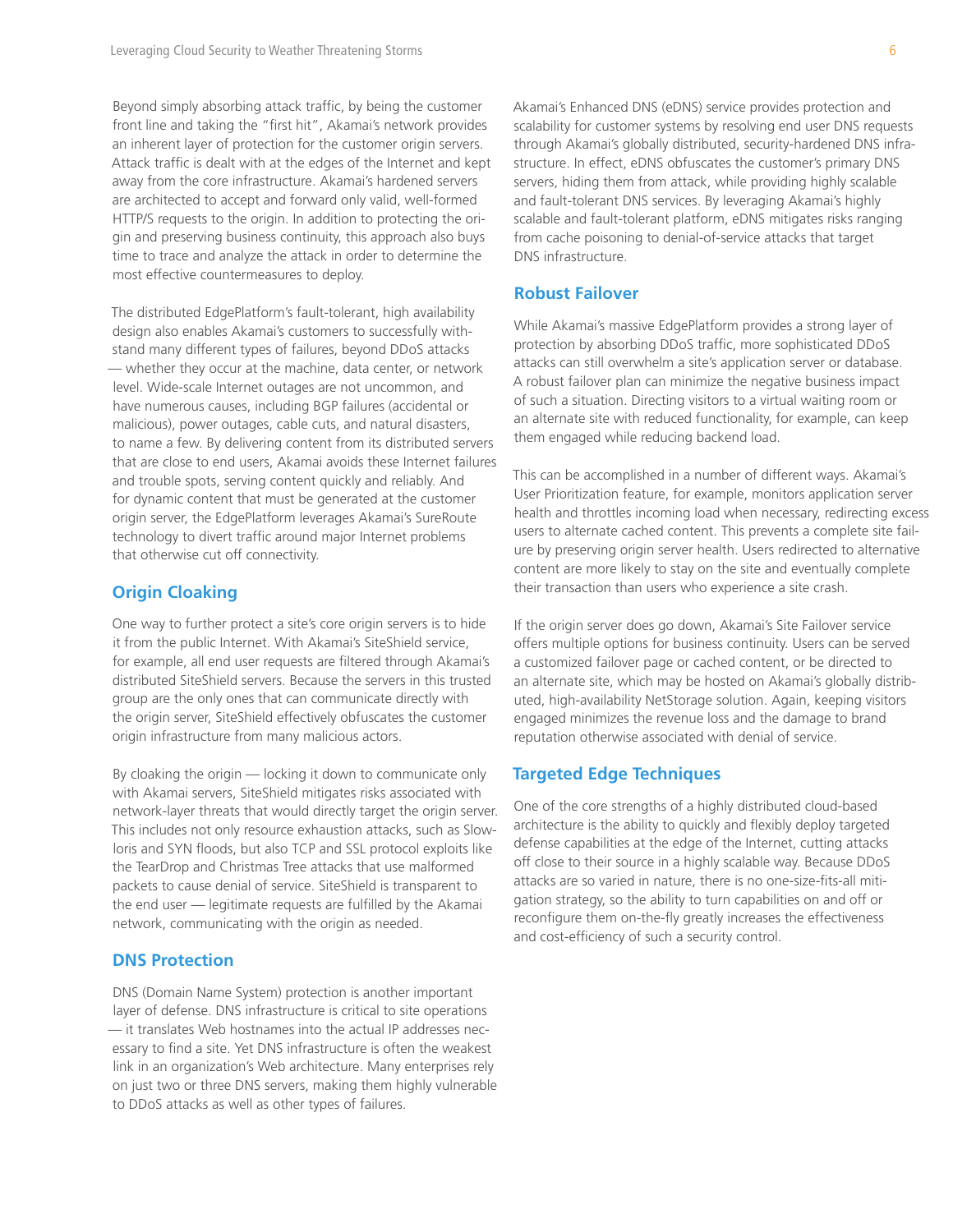Akamai's intelligent EdgePlatform offers a tremendous range of capabilities that can be tailored to the specific characteristics of each situation. Metadata-driven features enable quick, flexible deployment across Akamai's global platform, so that multifaceted mitigation strategies can evolve in real time in response to an attack.

Potential edge-based countermeasures include:

- Blocking or redirecting requests based on characteristics like originating geographic location, or query string patterns, and IP address (blacklists and whitelists)
- Authorizing, denying, or redirecting traffic based on characteristics such as useragent (e.g. browser) or language
- Black-holing attack traffic through DNS responses
- Using slow responses (tarpits) to shut down attacking machines while minimizing effects on legitimate users
- Directing traffic away from specific servers or regions under attack
- Limiting the rate at which requests are forwarded to the origin server in order to safeguard its health
- Quarantining suspicious traffic to a small set of servers
- Serving customized error pages during the attack (cached on the Akamai network)
- Cookie-checking to identify abnormally high levels of new users, which may indicate an attack
- Directing illegitimate traffic back to the requesting machine at the DNS or HTTP level

The specific defense capabilities employed will vary depending on the nature of the attack as well as the business requirements for the site or application being attacked — and may change as the attack, or its analysis, advances. By having the flexibility to deploy the defense strategies best-suited to a given scenario, businesses are able to respond more efficiently and effectively, saving money and minimizing damages. And by deploying the defenses at the edges of the Internet, companies are able to maintain the performance, scalability, and fault-tolerance they need. By leveraging these capabilities through a cloud-based service provider, businesses benefit from lower operational costs and far fewer planning headaches.

#### **Customer Case Study: Worm Attack**

#### **Novel technique thwarts never-ending worm attack**

 A leading anti-virus company saw its Internet infrastructure under constant assault from a worm-based denial-of-service attack. Absorbing the continual attack was costly — and it drained significant infrastructure resources.

 After careful analysis and testing, Akamai determined that the worm did not respond correctly to certain types of HTTP application layer responses. This enabled Akamai to implement a solution that successfully filtered out worm based traffic at low cost, while still allowing valid request traffic to be served normally. Denying effects on target at the edge resulted in enormous cost savings for this customer while maintaining 100% site uptime.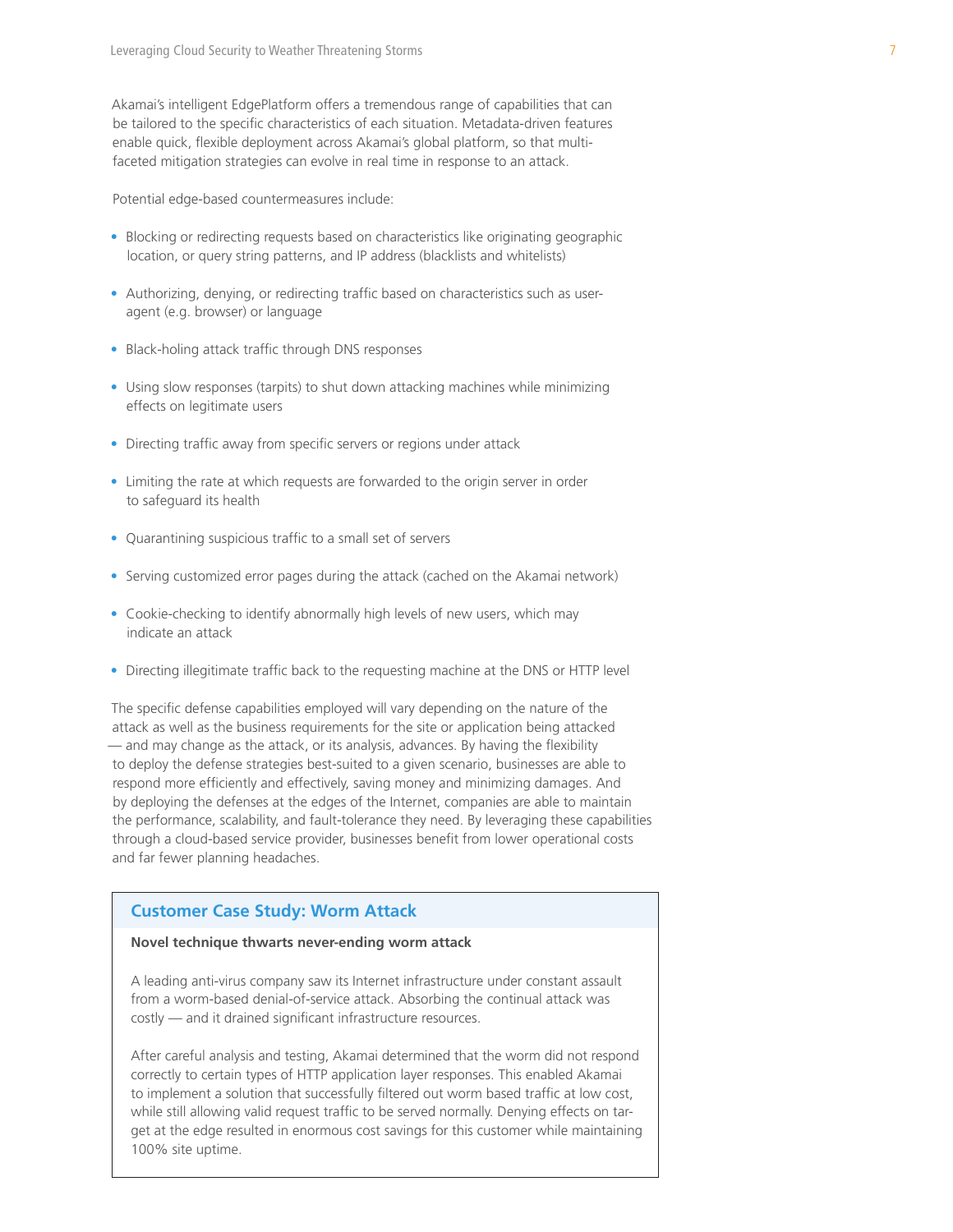#### **Application-Layer Defenses**

As attacks become more sophisticated, they are bypassing traditional firewalls and attacking the Web application layer instead — leveraging ports 80 and 443, which are typically left unrestricted in firewalls to accommodate HTTP and HTTPS traffic, respectively. It is estimated that around 70 percent of all attacks on web security are aimed towards application layer.14 Techniques such as cross-site scripting (XSS), buffer overflow exploits, and SQL injection are used to execute highly disruptive application-layer attacks.

Counteracting this threat requires security defenses that can understand and analyze Web traffic payloads. Akamai delivers this type of protection through its Web Application Firewall (WAF) service. Running at the edges of the Internet on Akamai's globally distributed platform, WAF detects and flags or blocks malicious traffic though configurable rules for protocol checking, input validation, bot and Trojan identification, and SQL leakage detection.

Unique in its highly distributed architecture, WAF differentiates itself from centralized deep-inspection firewalls as it offers both unprecedented, on-demand scalability as well as the ability to deflect corrupt traffic as close to the attack source as possible. Moreover, unlike a centralized firewall, WAF does not create any performance chokepoints or single points of failure that may prove an easy target for attackers. As such, it works well, both as a stand-alone service, or in conjunction with existing application-layer protections — leveraging the Akamai platform to enhance the robustness and scalability of those centralized systems.

Note that while WAF automatically protects against many common and dangerous Web-level attacks, like cross-site scripting and SQL injection, application-layer attack traffic can be difficult to distinguish from legitimate traffic, as it masquerades as normal-looking Web application requests. In these cases, human analysis is generally necessary to identify common traits in the attack traffic, in order to identify the best strategy for mitigation. Akamai's WAF service and other edge protection capabilities can then be selectively configured to counteract the specific attack, in addition to automatically mitigating against other known application vulnerabilities.

#### **Customer Case Study: Adaptive Search Query Attack**

#### **Botnet attack thwarted with use of multiple, targeted strategies**

 Using quick deployment and a multi-layered approach, Akamai enabled a major Internet search vendor to successfully withstand a sophisticated assault of botnet-driven attack traffic consisting of an adaptive set of uncacheable search queries. The first layer of the approach consisted of Akamai automatically blocking requests from the topoffending IP addresses. This deflected approximately 85% of the initial wave of attack without any end user impact or service disruption, buying time for further attack analysis.

 A second defensive component leveraged Akamai's highly scalable network to identify and block a set of bad queries. In this case, the set included variations containing different URL-encoded portions to generate greater variety and avoid detection. These bad queries were completely offloaded from the search engine's servers, freeing them to handle legitimate requests. Akamai's platform handled "bad" queries with a custom error page, informing any affected legitimate users about the situation to further minimize end user impact.

 In addition, the search vendor protected its origin servers with SiteShield to prevent the botnet from making any direct, resource-draining connections. As a result, the search engine successfully rebuffed the attack with minimal end user impact, as Akamai absorbed attack traffic peaking at over 280,000 hits per second on behalf of its customer.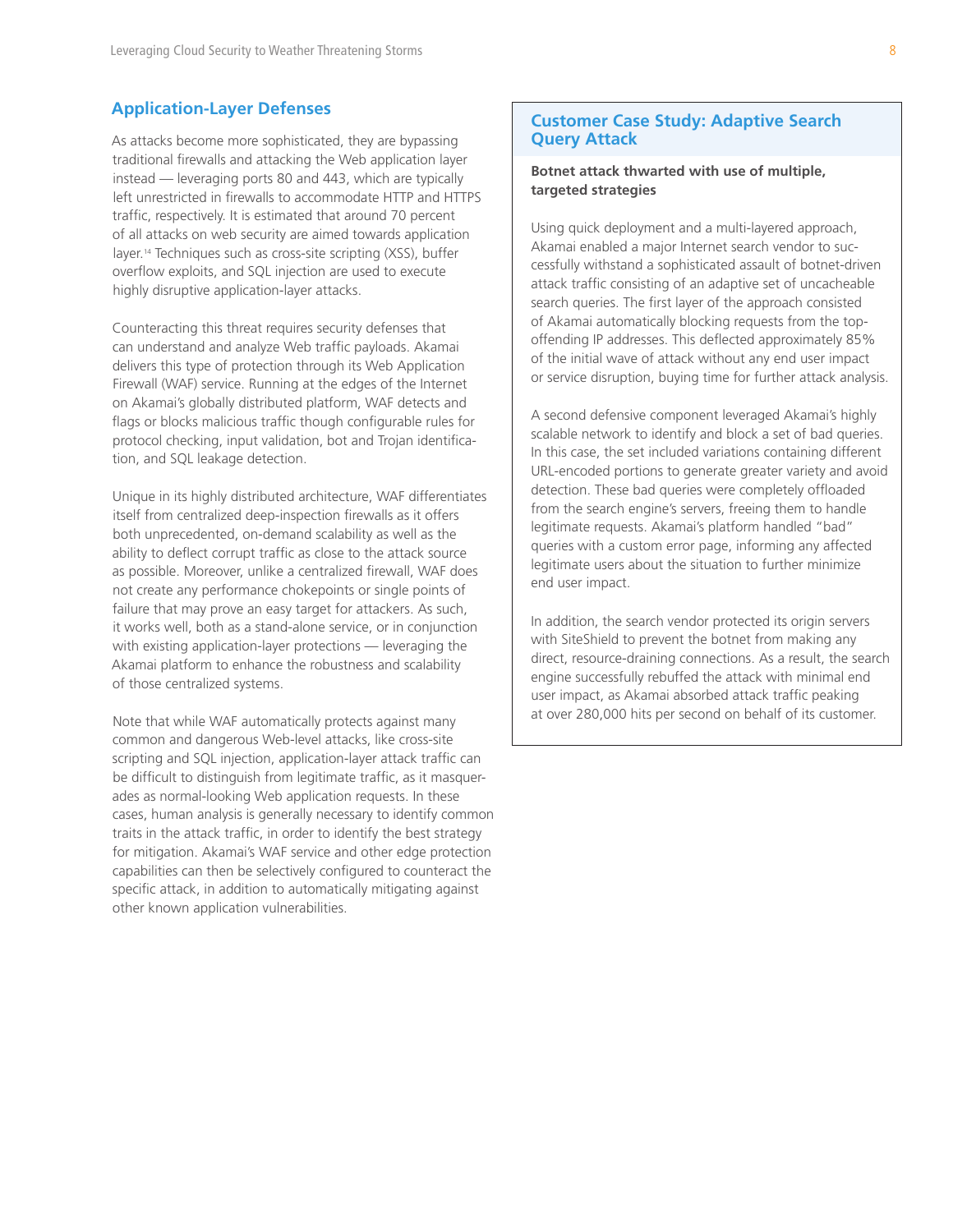### Conclusion

As the size and sophistication of Internet threats continue to multiply, businesses need to be more vigilant than ever in protecting their digital infrastructure and assets. Effective security requires a defense-in-depth approach that augments traditional, centralized protections with a cloud-based outer ring of defense to provide the scalability and flexibility that the current caliber of threats demands.

Distributed denial-of-service attacks are but one example of the insidious and outsized threats organizations face today, but they highlight the limitations of conventional, centralized perimeter defense solutions and emphasize the clear advantages that cloud-based security can offer, in terms of scalability, flexibility, capacity planning, and cost. In this brave new world, the Internet cloud is the enterprise perimeter, and robust enterprise security requires embracing the cloud rather than retreating from it; distributed threats demand distributed protections. However, in order to benefit from the unique strengths of cloud-based security, organizations must be careful to choose a trusted provider offering proven, scalable, cross-network solutions.

Many of the most valuable name brands in the world, both commercial and government, are secured and accelerated on the Akamai platform. Akamai has proven experience being able to weather some of the worst DDoS incidents in the history of the internet. The availability of both the Akamai platform, and the customer content we carry, is critical to our mission and our success, which is why our core competency focuses on being the best in the world at running a secure, high-performance, massively distributed computing infrastructure with 100% availability.

Security is comprehensively integrated into every aspect of Akamai's network and operations, from its hardened servers and fault-tolerant architecture to the rigorous physical and operational security policies it enforces.15 These security controls are designed to protect not only Akamai, but the Internet at large — and the thousands of companies that depend on Akamai's EdgePlatform to securely and reliably deliver an aggregate of 1 trillion Web interactions each day.

With its unmatched global purview, massively distributed network, and flexible set of protective capabilities running across a proven, secure, and highly fault-tolerant platform, Akamai is uniquely able to help enterprises harness the power of the Internet cloud to efficiently and effectively secure their perimeter and defend it against today's evolving, wide-scale threats.